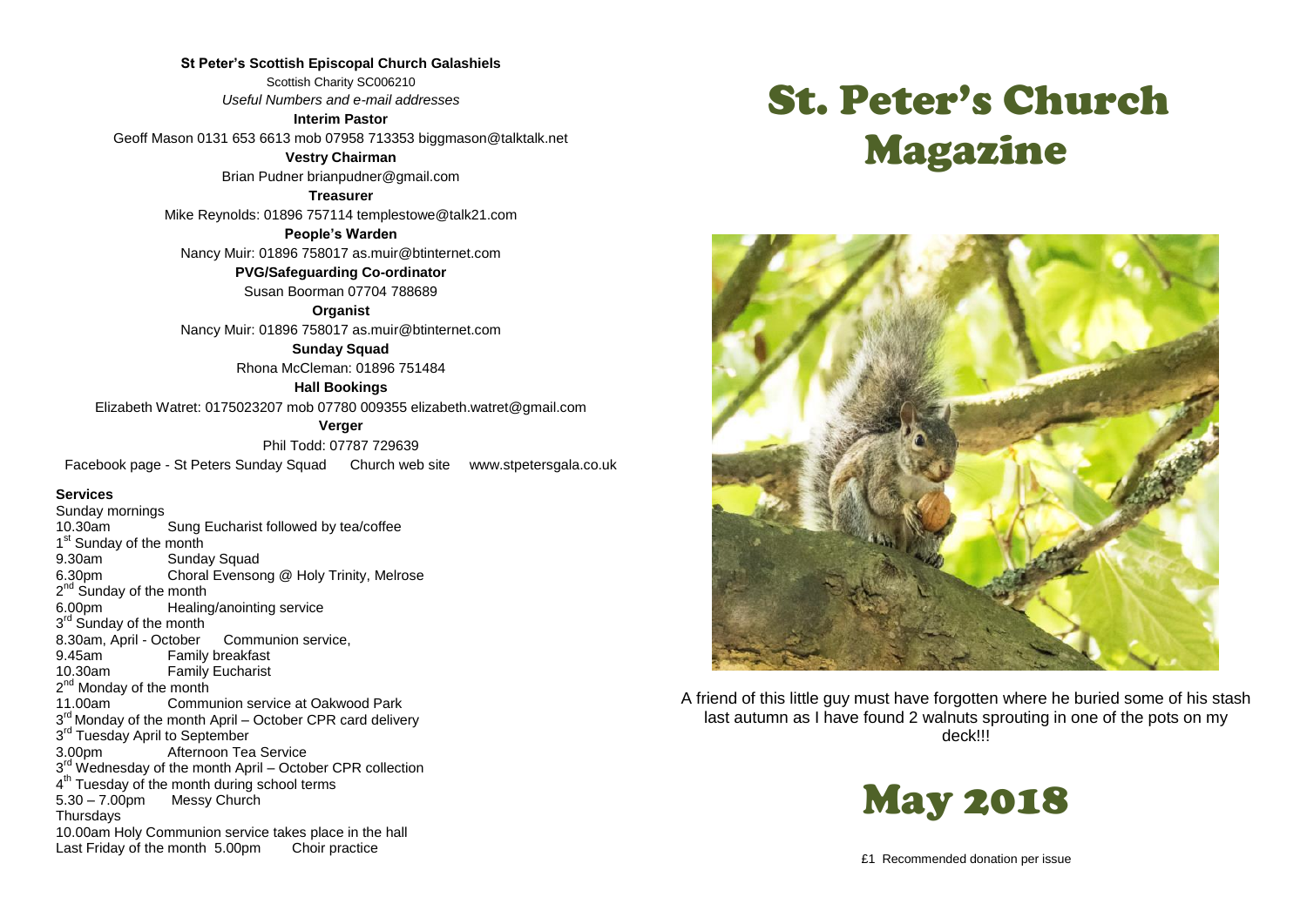## **Shared Leadership Team**

| ☎ 07704788689 | theboormans@talktalk.net                    |
|---------------|---------------------------------------------|
| ☎ 751694      | smstcg1945@gmail.com                        |
| ☎ 757429      | karenellishome@hotmail.co.uk                |
|               | ☎ 07551357580 john.maltman@forthports.co.uk |
| ☎ 758017      | as.muir@btinternet.com                      |
| ☎ 757114      | monica@temlpestowe.plus.com                 |
|               |                                             |

## **Church Diary May**

|                        | Sun 6th May 9.30am Sunday Squad                    |
|------------------------|----------------------------------------------------|
|                        | 10.30am Sung Eucharist                             |
| Tues 8 <sup>th</sup>   | 7.30 Vestry meeting                                |
| Wed 9 <sup>th</sup>    | 8.00pm Planning meeting @ Joanna's                 |
| Thurs 10 <sup>th</sup> | 10am Communion Service                             |
| Sat $12^{th}$          | 12.30 Christian Aid Soup 'n' Pud Lunch             |
| Sun13 <sup>th</sup>    | 10.30am Sung Eucharist, Sea Sunday, Rev Tim Tunley |
|                        | 6.00pm Healing service, Rev Andrew Cooper          |
| Tues 14 <sup>th</sup>  | 3.00pm Afternoon Tea service                       |
| Thurs 17 <sup>th</sup> | 10.00am Communion                                  |
| Sun $20th$             | $9.45$ am $-10.15$ am Breakfast                    |
|                        | 10.30 Family Service, Joanna Smith                 |
| Tues 22 <sup>nd</sup>  | 5.30pm Messy Church                                |
| Thurs 24 <sup>th</sup> | 10.00am Communion                                  |
| Fri $25th$             | 5.00pm Choir practice                              |
| Sun $27th$             | 10.30am Sung Eucharist, Rev Sarah Kilbey           |

#### ooooooooooooooooooooooooooooooooooooooooooooooooooooooooooooooooo



Malcolm Henry has just

celebrated his 90<sup>th</sup> **Birthday** 





 **This month's winner Is Lee Leeson**



## **Emergency Prayer Circle**

This is a group in the church which prays for people at times of special need. If you know of a member of your family or a friend facing crisis or difficulty who would be grateful of such confidential support

Ring Muriel on 01896 831418 or Rhona on 01896 751484



Roslynn, Aimee, Darrin, Fiona, Ivy, Karina, James, Jaci, (William, Bethany, Katie & John), Jim, Ruth, Kris, Rebecca, Steph, Emily & Holly, Sadie, Tony, Gina, Joan, Jane, Sarah, Nigel, Muhamid, Jennifer, Kevin, Claire, Sheila, John, Fred, (Katie, Stephanie, Ted, April, Finn & Joan), Caitlin & her family, the Ellis family, 6

year old Joe and his family, Joan O, Shirley. Kerryanne & her family

Please keep in touch with Monica (01896 757114) regarding folk being remembered on the Prayer Tree. And let her know when someone has recovered so that list can be adjusted.



**May Anniversary of Baptism** 3<sup>rd</sup> Cerys Robertson 7

7<sup>th</sup> Jessica Damerall 18<sup>th</sup> Violet Millar 31<sup>st</sup> Jack & Oliver Wilson

ooooooooooooooooooooooooooooooooooooooooooooooooooooooooooooooooo



Our Summer Afternoon Tea Services have started again. They are at  $3.00$ pm on Tuesday 15<sup>th</sup> May, 19<sup>th</sup> June, 17<sup>th</sup> July, 21<sup>st</sup> August and 18<sup>th</sup> September.

This is a short informal Communion service followed by a time to chat with friends over sandwiches and cake.

Please let Monica (01896 757114) know if you would like to come and need a lift. If you are able to offer lifts or other assistance call Monica.



Sorry to report that after such good news of Tony on last month's issue that he is bedridden once again.

Our thoughts and prayers are with you Tony.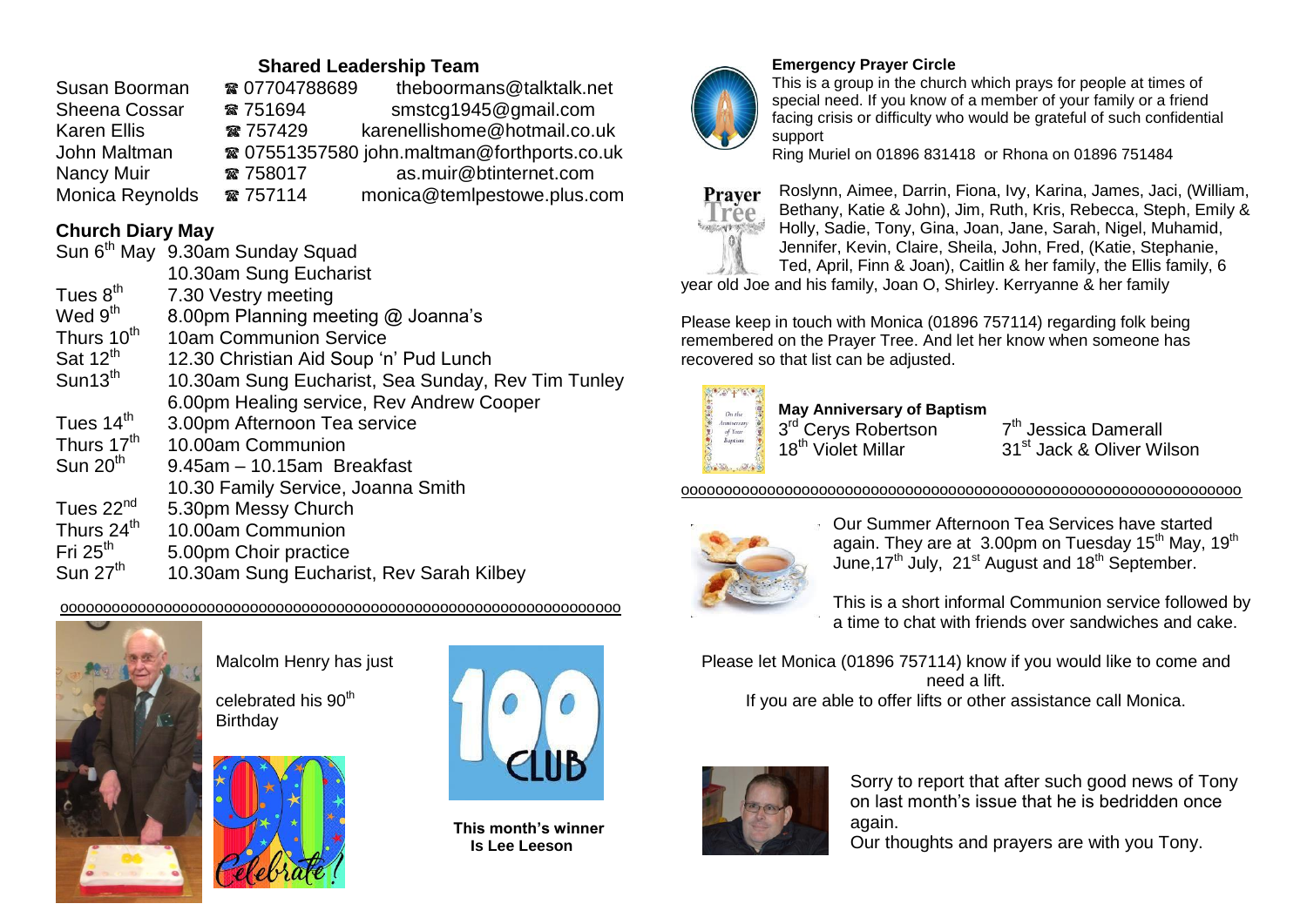

**Donations appreciated:** A new community based art project, which works with adults who have disabilities or mental health issues, is looking for donations of art materials. They would especially appreciate any of the following:

**Buttons** wool beads old jewellery



Contact Jim Tennant e-mail jim10ant@btinternet.com



**Melrose Music Festival Holy Trinity Church, Melrose, 19th, 20th & 21st May 2018**

**Saturday 19th May, 7.00pm** Admission £10 Music for a royal wedding, with Choir and Orchestra. Conductor Robert Dick Featuring music by Elgar, Handel & Parry

**Sunday 20th May, 6.30pm** Admission £10 The Squair Mile Consort of Viols performing music from the Renaissance and beyond the Renaissance and beyond

**Monday 21 May, 7.00pm** Admission £12, to include a glass of wine. Max Fane, Claire Taylor, Xavier and Lily Hetherington Supported on piano by Chris Achenbach An evening of light Classical music.

**Tickets available at the door all three concerts for £20.**

## **Data Protection and e-mails**

When the Data Protection Act comes into law this month we will all be responsible for protecting the information we hold on other people's contact details. Most folk think it only applies to banks and businesses but it actually covers Charities (like the church), social clubs (like art clubs), in fact anyone who holds lists of members/customers. This means we will all have to change the way we send and/or forward e-mails to multiple recipients.

For example I send out information to church members regarding services, rotas, the church magazine, Sunday Squad etc. You may have noticed that for some time I appear to be sending them to myself. This is because I put my own e-mail as the primary recipient and then hide everyone else's names and e-mail addresses by listing them under Bcc **(blind copies).** It is easy to do – instead of adding each contact one after another or using Cc (copy to) which still shows everyone's details just click on **Bcc** before adding the details of those you wish to send the e-mail to. The reason I use my own email address as the primary recipient is that I discovered that the details of the primary recipient came up on all the contacts and this confused some of the folk I was sending the e-mails to especially if it was a long list like the church magazine and the recipients didn't recognise the name that was shown. Everyone seems to recognise Sheena though!!

When **forwarding** information you have received look at the right side of the screen and you should see "reply" with a downward arrow beside it. Click on the arrow and a list including "forward" and "reply all" should come up. Click on "forward" and the enter the contact details of the person you are forwarding the information to and if it is to go to more than one person use the **Blind Copy** method mentioned above.

I am happy to show you how to do this if you are still confused.

*Sheena*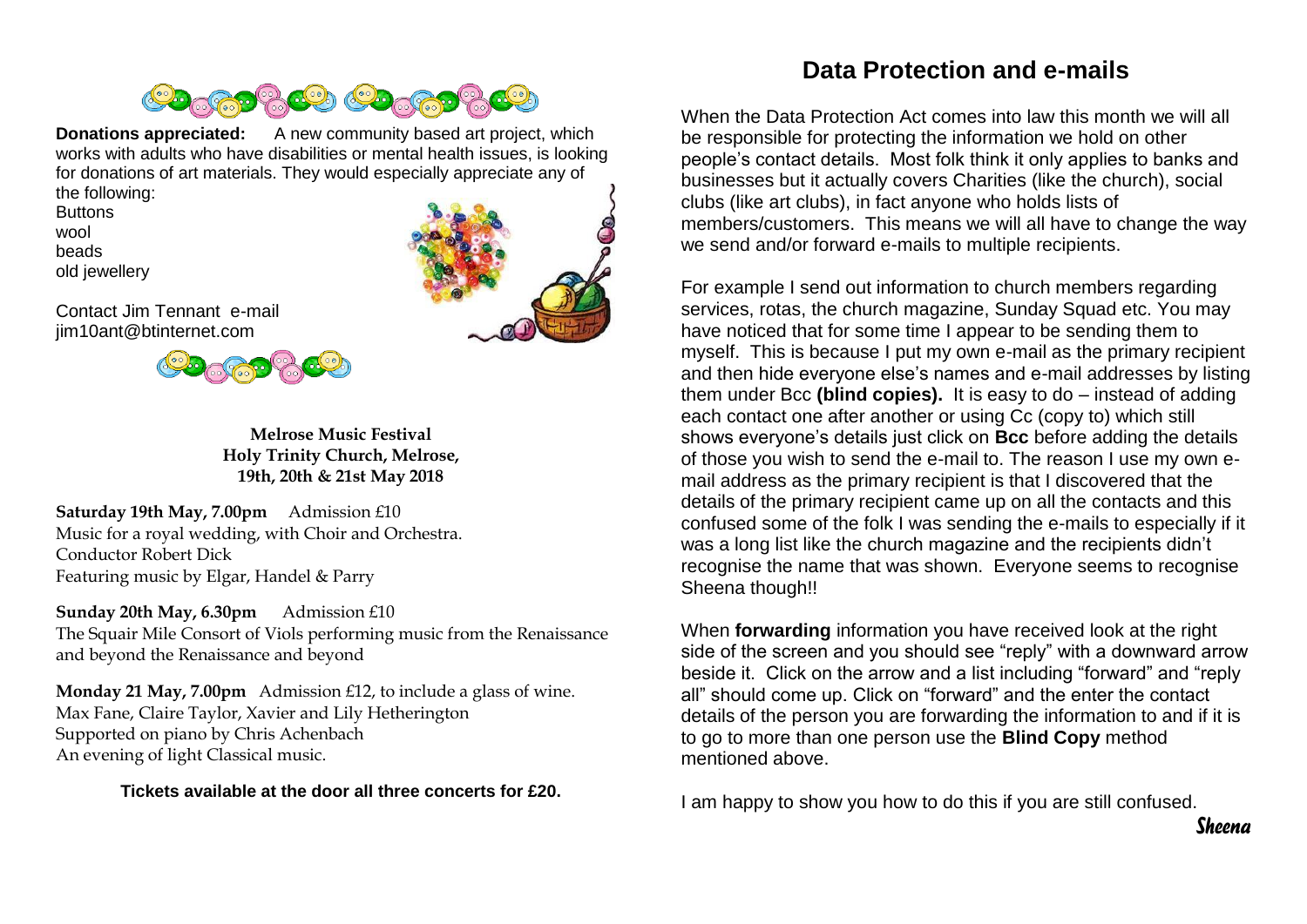

#### **Telephone Scam in the Borders**

Please be very wary if you get a phone call purporting to be from a VISA fraud officer telling you your bank account has been compromised followed by another call supposedly from a police officer telling you that to protect your money you need to make transfers to

accounts as instructed. A man in Peebles recently lost £15,000.

## ====================================

#### **Church blesses Sutherland pub in first move of its kind in Scotland**



The owners of a pub in the Highlands have given it as a gift to their local church. Michael and Kai Geldard had planned to sell the Crask Inn in Lairg, but have instead handed it over to their local Scottish Episcopal Church. The couple are members of the church's congregation.

The inn, which has four bedrooms, is to continue to be run as a pub and

as a bed and breakfast, but will also be used for religious services. It is to be run by Douglas Campbell, a Eucharistic minister who is personal assistant to the Right Reverend Mark Strange, the Episcopalian Bishop of the United Diocese of Moray, Ross and Caithness, and his GP wife Denise.

#### xxxxxxxxxxxxxxxxxxxxxxxxxxxxxxxxxxxxxxxxxxxxxxxxxxxx

#### **Safeguarding in the Scottish Episcopal Church**

Last month Susan and I attended a PVG/Safeguarding course which was held at the Trinity Centre in Melrose. I brought a number of leaflets back which I have placed on the back shelf – I can get more copies of required but please leave one of each on display for everyone to read. We both found it most interesting and I have invited Donald Urquhart, the Safeguarding Office for the Diocese to come and speak to the congregation. The most important thing that was stressed is that EVERYONE is responsible for EVERYONE'S safety both on church premises and in folks homes. We are ALL vulnerable at various times in our lives, through childhood all the "7 ages of man" to old age, mental and physical heath and we are often carers of others going through these stages. We all need safeguarding and supporting at times.

including the source of the readings and the hymns/songs so that everyone knows what is expected. This being the case it makes sense that Joanna leads the first part of the service and pulls all the threads together and the Eucharistic minister leads the rest of the service. Then a permanent service booklet can be produced and the usual service sheets with the readings and hymns for the week will be printed as they are for all our other services.

These services will continue to take place on the  $3<sup>rd</sup>$  Sunday of each month at 10.30am As usual those doing readings and intercessions will be entered on the rota.

wwwwwwwwwwwwwwwwwwwwwwwwwwwwwwww

#### **A7 Priest-in-charge/Pioneer Evangelist**

As you may have suspected I can confirm that sadly we have not had any applications for the Role of Priest-in-Charge/Pioneer Evangelist. However Kerry and I have had a lot of positive feedback about the job advert so I still have every confidence that we are progressing in the right direction. We did have one formal expression of interest and I also emailed the details to someone I know who was interested.

Moving forward, it is my opinion that we review the job advert (maybe shortening it a wee bit), arrange another suitable closing deadline and interview dates depending on the bishop's diary), and then re-advertise.

Sorry to give this sad news, but my experience has often been that God's timing is not ours. We keep praying for you all and for these next steps on the journey.

> All best wishes Annie wwwwwwwwwwwwwwwwwwwwwwwwwwwwwwww



#### **CHURCH FLOWERS**

We are so lucky to have Karen keeping the church looking beautiful with all the flower arrangements but she could really do with some help and there are several blank spaces on the Flower Rota which is on the board at the back of church.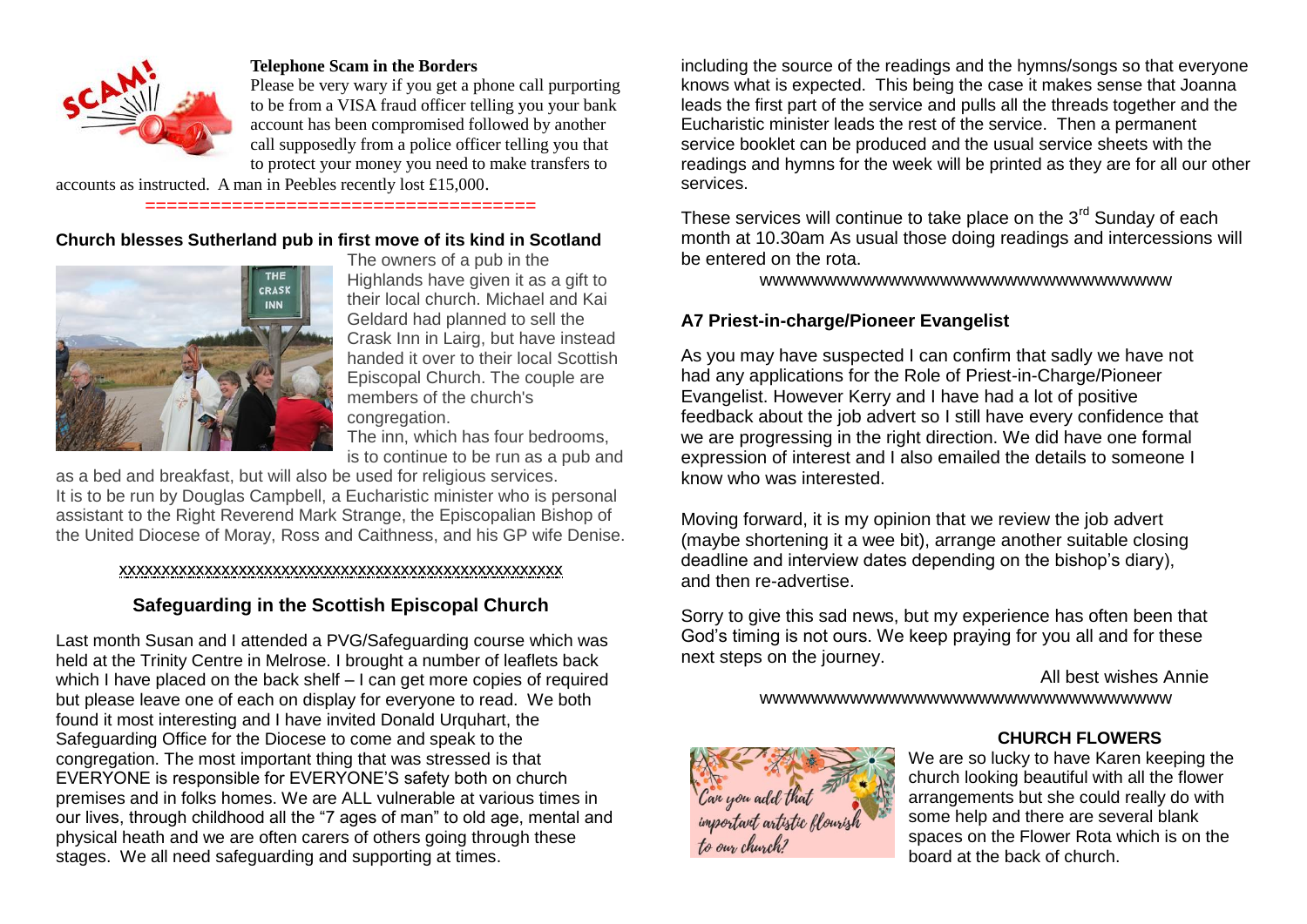

## **All Ages Family Communion**

Here are some observations regarding the Family service.

We now have fewer families. The children's ages range from 18 months to 15 years which makes it challenging to find a format which engages the little children, the teenagers and the adults. We all need to make some concessions.

None of us wants St Peter's to dwindle and die as we age and go on to meet our Maker. In fact we have worked hard to keep our church family together over the past three years with the support of a variety of visiting clergy and other speakers. We have made mistakes (you will find lots of mine in the service sheet each week!) We have tried different things. Some of them worked, some did not. So let's all give way a little and find an All Ages Family service that works for most of us.

Our children are NOT the future – how they experience church NOW will colour how their Faith and knowledge of God and becoming disciples of Jesus develops as THEY take the Good News forward into the future. That is actually more important than how we oldies feel about having to make some adjustments to keep these young families within the fold. Remember one day they will be complaining that "it wasn't like this when we were young" about the way things will be perceived by their grandchildren!!

Remember too that Jesus, when confronted with similar "keep the children quiet so that adults can hear the Rabbi", said in Matthew 19:14 King James Version " But Jesus said,' Suffer little children, and forbid them not, to come unto me: for of such is the kingdom of heaven.'" or in The Message " One day children were brought to Jesus in the hope that he would lay hands on them and pray over them. The disciples shooed them off. But Jesus intervened: "Let the children alone, don't prevent them from coming to me. God's kingdom is made up of people like these."

Rejigging the order of service again will help but I feel we need to trust Joanna to interact with the children and the rest of the congregation a she finds most constructive. Joanna is well qualified with a degree in Divinity and is an ordained General Assembly Accredited Lay Preacher with the URC and many years of experience as a primary school teacher. She will be taking the All Ages Family service to give continuity and familiarity to the children it was agreed at the meeting after Sunday's service that 2 parents and 2 members of the SLT should meet at Joanna's home (where she has a good selection of resources) every 2 months to plan these services

## **Seeing Jesus**

I don't know about you, but I was interested to note that over the past 3 weeks with 3 different speakers and 3 different Gospel readings that each asked us "how do we see Jesus?"

Doubting Thomas wanted to be sure that the person he saw standing before him had indeed been crucified and risen form the dead – the marks of the nails and the wound in His side confirmed this was not an imposter

Joanna's vision of the journey to Emmaus had me feeling I was with them on that walk, so I have printed it in full here.

I would like to take us back to that evening. It was one of those evenings when every tree seemed to have been dipped in crystal and the scarlet anemones on the hillside glowed like rubies. In the cool greenish light of evening the earth looked softly pale, it was very quiet. Nathanael and Cleopas had set out from Jerusalem in the late afternoon but now the shadows were lengthening. They had exchanged few words on their journey both filled with their own thoughts. As they came closer to Emmaus, Cleopas spoke sharply "Is he alive or dead, that's what I want to know. If he is alive then where is he and if he is dead what have they done with his body? I saw the empty tomb. Where is he, Nathanael?" They walked on in silence. The small white walled village lay in a hollow among vineyards and fruit trees. It was set a little way from the Roman road and was reached through a grove of walnuts. The two men were halfway along the grove when they thought they heard footsteps behind them. Nathanael looked over his shoulder, but couldn't see anyone. They were glad to be nearing the village for they felt a strangeness in the evening which was unsettling. The wind was starting to get up. The sound of footsteps grew louder. They turned and saw a man of middle height, who wore the costume of a Passover pilgrim, who had blue tassels on the edge of his cloak; he must be a